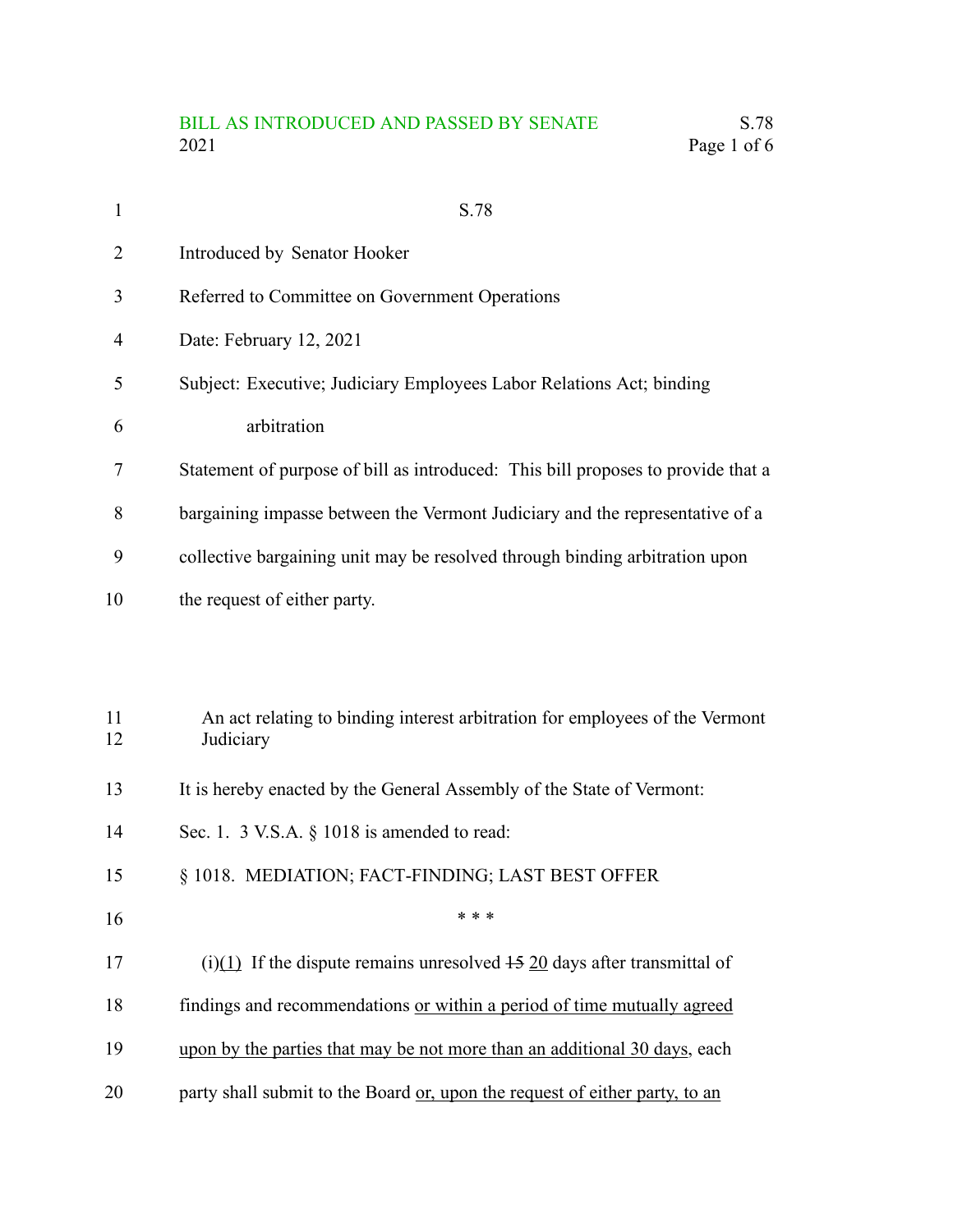# BILL AS INTRODUCED AND PASSED BY SENATE S.78<br>2021 Page 2 of 6 Page 2 of 6

| $\mathbf{1}$ | arbitrator mutually agreed upon by the parties its last best offer on all disputed |
|--------------|------------------------------------------------------------------------------------|
| 2            | issues as a single package. If the parties cannot agree on an arbitrator, the      |
| 3            | American Arbitration Association shall appoint a neutral third party to act as     |
| 4            | arbitrator.                                                                        |
| 5            | (2) Each party's last best offer shall be:                                         |
| 6            | (A) filed with the Board or the arbitrator under seal;                             |
| 7            | (B) certified to the Board or the arbitrator by the fact finder; and               |
| 8            | (C) unsealed and placed in the public record only when both parties'               |
| 9            | last best offers are filed with the Board or the arbitrator.                       |
| 10           | (3) The Board may or the arbitrator shall hold one or more hearings and            |
| 11           | consider the recommendations of the fact finder.                                   |
| 12           | $(4)(A)$ Within 30 days of the certifications, the Board or the arbitrator         |
| 13           | shall select between the last best offers of the parties, considered in their      |
| 14           | entirety without amendment, and shall determine its cost.                          |
| 15           | (B) If the Board or the arbitrator finds that the last best offers of both         |
| 16           | parties are unreasonable and likely to produce undesirable results or likely to    |
| 17           | result in a long-lasting negative impact upon the parties' collective bargaining   |
| 18           | relationship, then the Board or the arbitrator may select the recommendation of    |
| 19           | the fact finder under subsection $(g)$ of this section as to those disputed issues |
| 20           | submitted to the Board or the arbitrator in the last best offers.                  |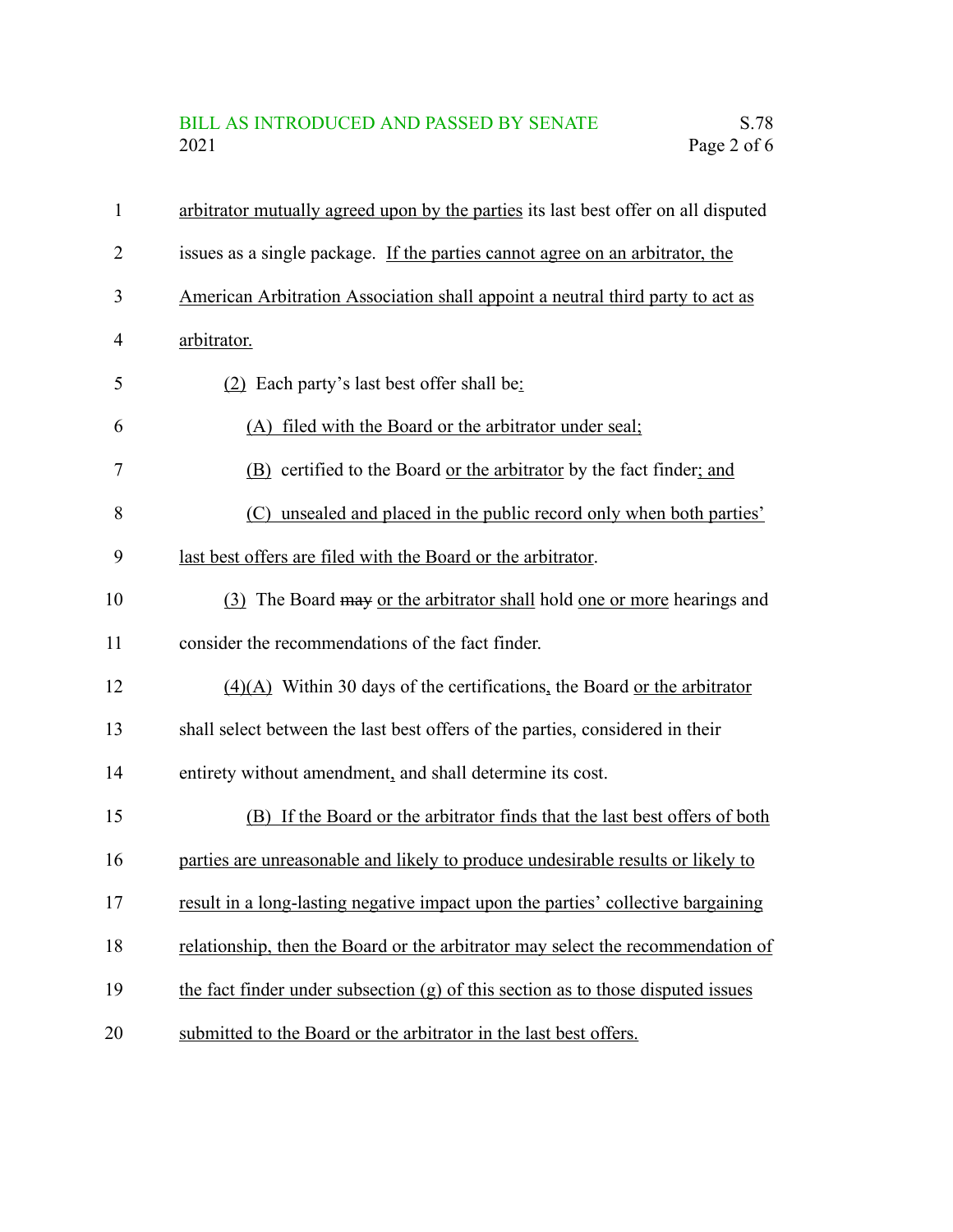# BILL AS INTRODUCED AND PASSED BY SENATE S.78<br>2021 Page 3 of 6 Page 3 of 6

| $\mathbf{1}$   | (5) The Board or the arbitrator shall not issue an order under this                  |
|----------------|--------------------------------------------------------------------------------------|
| $\overline{2}$ | subsection that is in conflict with any law or rule or that relates to an issue that |
| 3              | is not bargainable.                                                                  |
| $\overline{4}$ | (6) The decision of the Board or the arbitrator shall be final and binding           |
| 5              | on the parties.                                                                      |
| 6              | Sec. 2. 3 V.S.A. § 1019 is amended to read:                                          |
| $\tau$         | § 1019. MEDIATION-ARBITRATION                                                        |
| 8              | (a) Notwithstanding section 1018 of this title or any other law, the parties         |
| 9              | may agree in advance to a mediation and arbitration procedure.                       |
| 10             | (b) The parties may jointly select a mediator. If they are unable to agree,          |
| 11             | either party may petition the Board to appoint a mediator who shall be a             |
| 12             | person of high standing and in no way actively connected with labor or               |
| 13             | management. The mediator may not be a person who has served as a mediator            |
| 14             | at an earlier stage of the same proceedings.                                         |
| 15             | (c) The mediator shall encourage the parties to reach a voluntary settlement         |
| 16             | of the dispute, but may, after a reasonable period of mediation, as determined       |
| 17             | by the mediator, certify to the Board that the impasse continues and end             |
| 18             | mediation efforts.                                                                   |
| 19             | (d) If the impasse remains unresolved for 15 days after the mediator's               |
| 20             | eertification to the Board, either party may petition the Board to appoint an        |
| 21             | arbitrator who has been mutually agreed upon by the parties. If the parties fail     |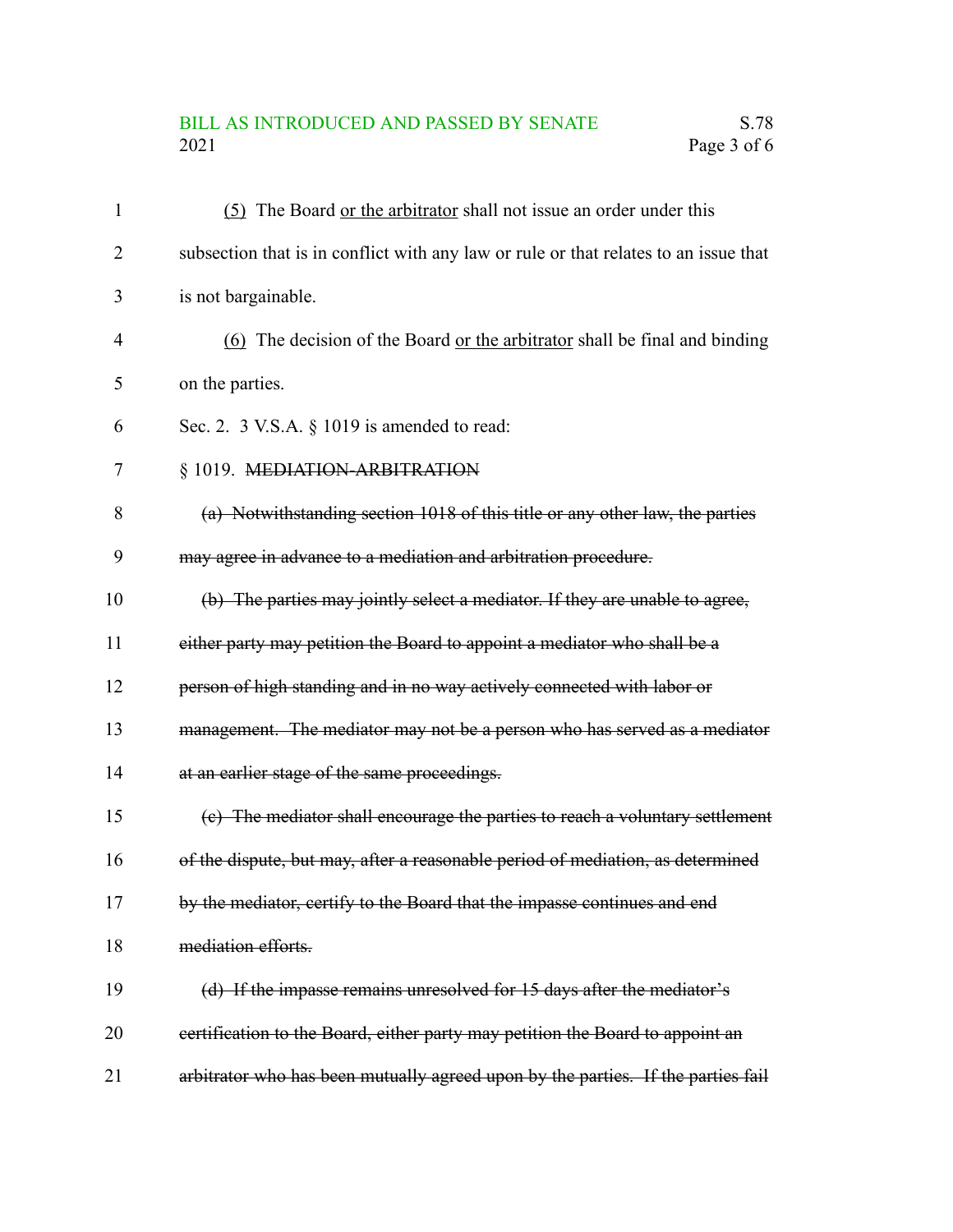# BILL AS INTRODUCED AND PASSED BY SENATE S.78<br>2021 Page 4 of 6 Page 4 of 6

| $\mathbf{1}$   | to agree on an arbitrator within five days, the Board shall appoint an arbitrator   |
|----------------|-------------------------------------------------------------------------------------|
| $\overline{2}$ | who shall be a person of high standing and not actively connected with labor        |
| 3              | or management.                                                                      |
| $\overline{4}$ | (e) A hearing before an arbitrator shall be informal and the Rules of               |
| 5              | Evidence for judicial proceedings shall not be binding. The arbitrator may          |
| 6              | consider any relevant evidence. The arbitrator may administer oaths and may         |
| 7              | issue subpoenas to persons and documents and other evidence relating to the         |
| 8              | issues presented.                                                                   |
| 9              | (f) In reaching a decision, the arbitrator shall consider the factors in            |
| 10             | subsection 1018(f) of this title.                                                   |
| 11             | (g) The arbitrator shall submit a report, including its costs, to the parties       |
| 12             | and to the Board no later than 30 days after the termination of the hearing,        |
| 13             | unless the time is extended by agreement of both parties. The determination         |
| 14             | by the arbitrator on all issues shall be final and binding on the parties and shall |
| 15             | not be appealable to the Board or to any other judicial or administrative quasi-    |
| 16             | judicial challenge, except as follows:                                              |
| 17             | $(1)$ A party may request the arbitrator to modify an award if the request          |
| 18             | is made within 30 days after delivery of the award to the applicant. An             |
| 19             | arbitrator may modify an award if the arbitrator finds one of the following:        |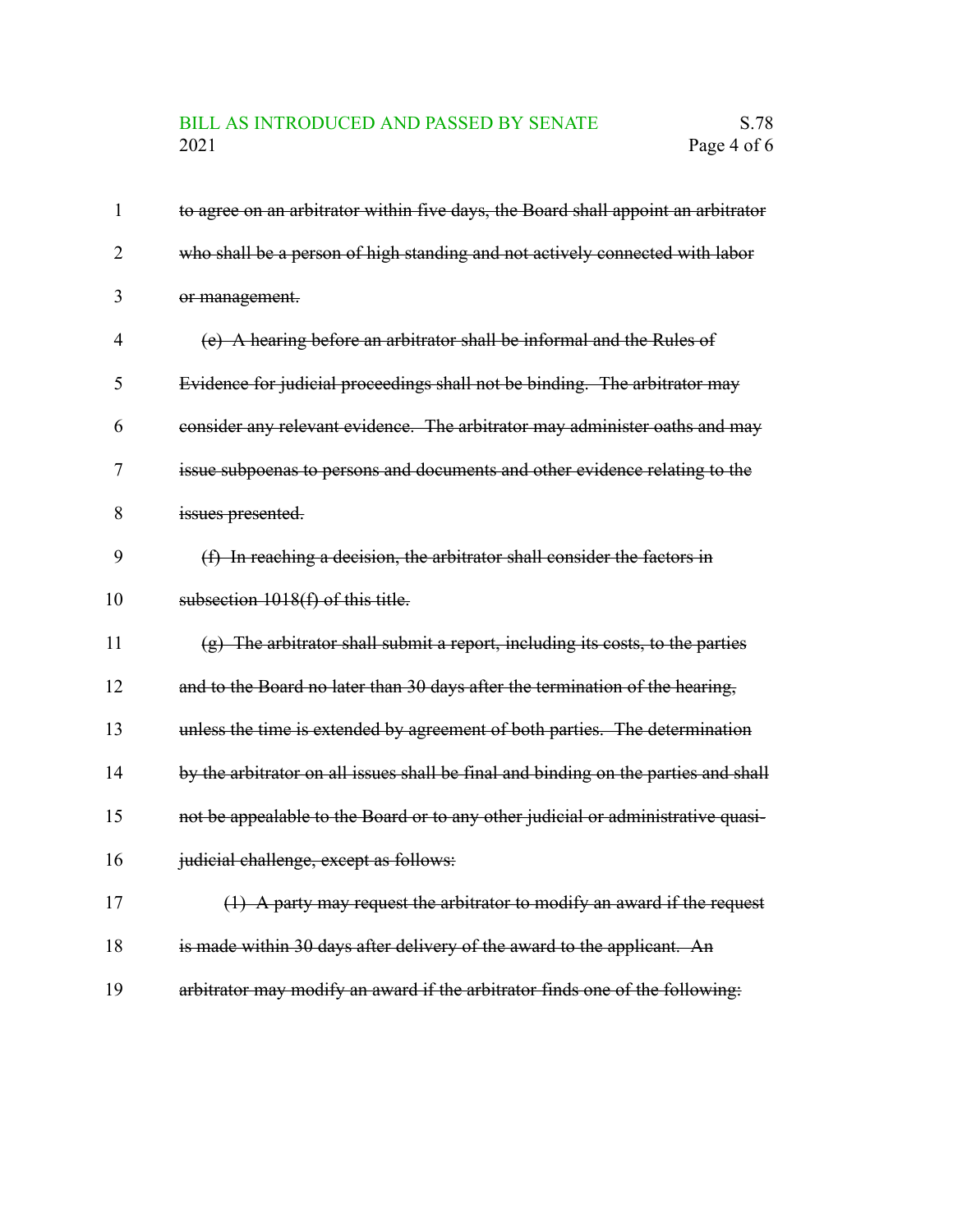# BILL AS INTRODUCED AND PASSED BY SENATE S.78<br>2021 Page 5 of 6 Page 5 of 6

| 1  | $(A)$ There was an evident miscalculation of figures or an evident             |
|----|--------------------------------------------------------------------------------|
| 2  | mistake in the description of any person, thing or property referred to in the |
| 3  | award.                                                                         |
| 4  | (B) The award was based on a matter not submitted and the award                |
| 5  | may be corrected without affecting the merits of the decision upon the issues  |
| 6  | submitted.                                                                     |
| 7  | (C) The award is imperfect in a matter of form that does not affect            |
| 8  | the merits of the controversy.                                                 |
| 9  | (2) Notwithstanding any law to the contrary, upon application of a party,      |
| 10 | a Superior Court shall vacate an arbitration award based on one of the         |
| 11 | following:                                                                     |
| 12 | $(A)$ The award was procured by corruption, fraud, or other undue              |
| 13 | means.                                                                         |
| 14 | (B) There was evident partiality or prejudicial misconduct by the              |
| 15 | arbitrator.                                                                    |
| 16 | (C) The arbitrator exceeded his or her power or rendered an award              |
| 17 | requiring a person to commit an act or engage in conduct prohibited by law.    |
| 18 | (D) There is insufficient evidence on the record to support the award.         |
| 19 | (3) An application to the Superior Court for review pursuant to                |
| 20 | subdivision (2) of this subsection shall be made within 30 days after delivery |
| 21 | of a copy of the award to the applicant, except that in case of a claim of     |